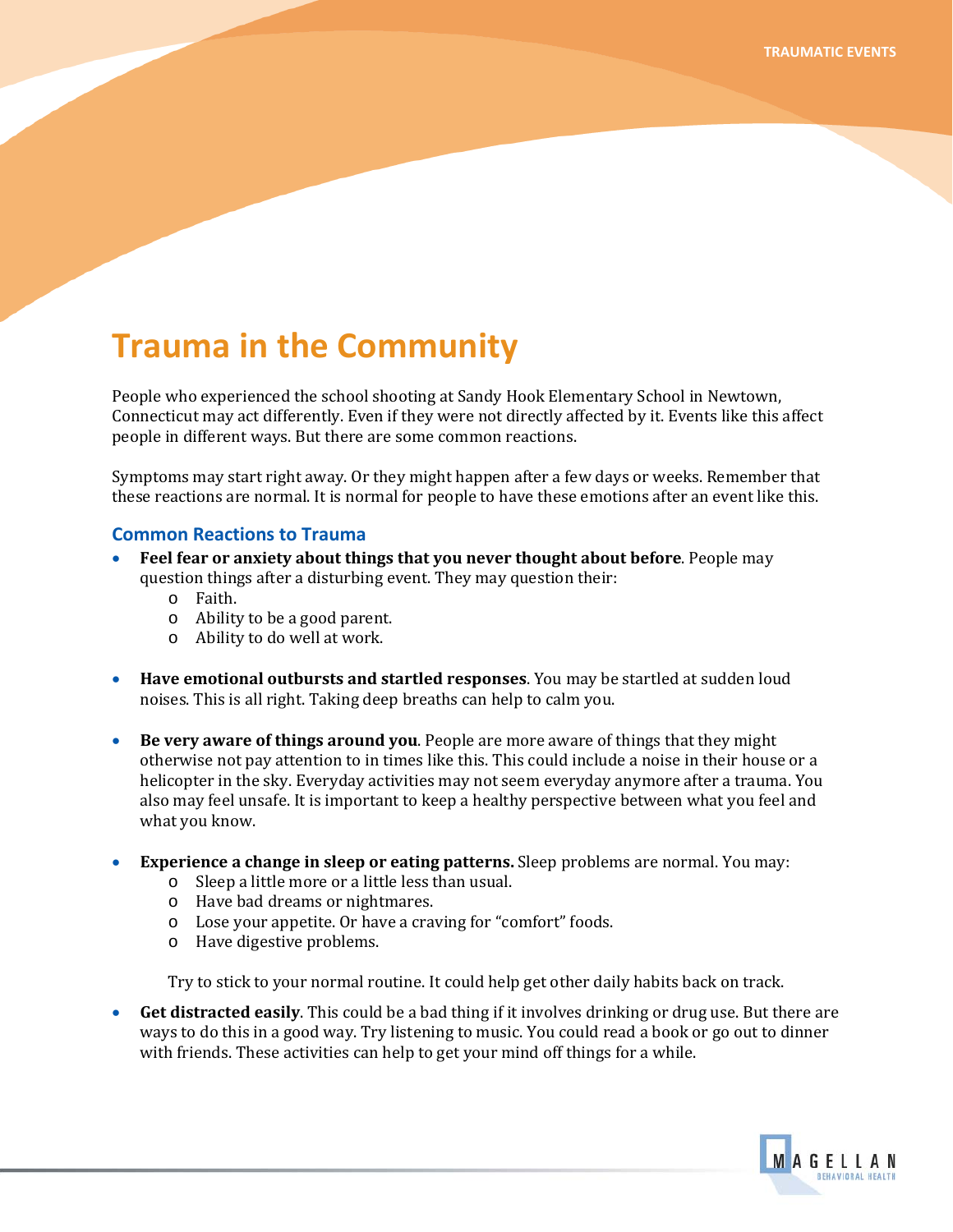- Have flashbacks. This is normal. Talk to a professional if these get stronger or do not slow down over time. You can learn to manage these thoughts.
- **Have mood shifts and strong emotions**. Feelings can be very confusing. You may feel fearful one moment and tearful the next. Try to identify what you are feeling. This helps you to be aware of how your feelings may influence your thoughts and actions. Write down your feelings in a journal. This can be a good way to look for any patterns. It can help you track whether your feelings are getting better or not.

## **What Causes These Reactions?**

They are a sign that the body and mind are trying to cope with the experience. Your reactions may not seem normal. But many people go through them.

### **How Long Do These Symptoms Last?**

They should get better with time. There are some things that may influence how mild or severe you r reactions are.

- How close you were to the trauma.
- Other personal or psychological problems.
- Whether you have been exposed to similar traumas in the past.

Note the symptoms th at worry you if you are worried about your reactions. It may help to write them down. For each symptom, write down:

- How long it lasts. Trauma reactions should grow less strong and disappear within a few weeks.
- **How strong it is** and if your reaction gets in the way of your everyday life.

# **Can I Try to Forget About What Happened?**

People who have been through traumas often want to avoid reminders of the trauma. They can be very upsetting. Sometimes they are aware of this and avoid reminders on purpose. Sometimes they do it without realizing it. Ways of avoiding things associated with the trauma can include:

- Staying away from anything that may rem ind you of the trauma.
- Having trouble remembering important parts of what happened during the trauma.
- Being unable to feel any strong emotion.
- Feeling strange or "not yourself."
- Feeling like you are not connected to the world around you.
- Avoiding situations that might make you have a strong emotional reaction.
- Having unusual physical feelings.
- Losing interest in things you used to enjoy.

Staying away from thoughts about the trauma or not getting treatment for your related problems is risky. Facing your fears and getting help makes your symptoms get better. You can get back to your normal life more quickly.

## **What Else Do I Need to Know?**

**Secondary symptoms** are problems that happen because of post-traumatic symptoms. A person who avoids talking about a trauma may end up pulling away from friends. She may then start to feel lonely and sad. More symptoms may develop as time goes by. They can be more troubling than the original symptoms.

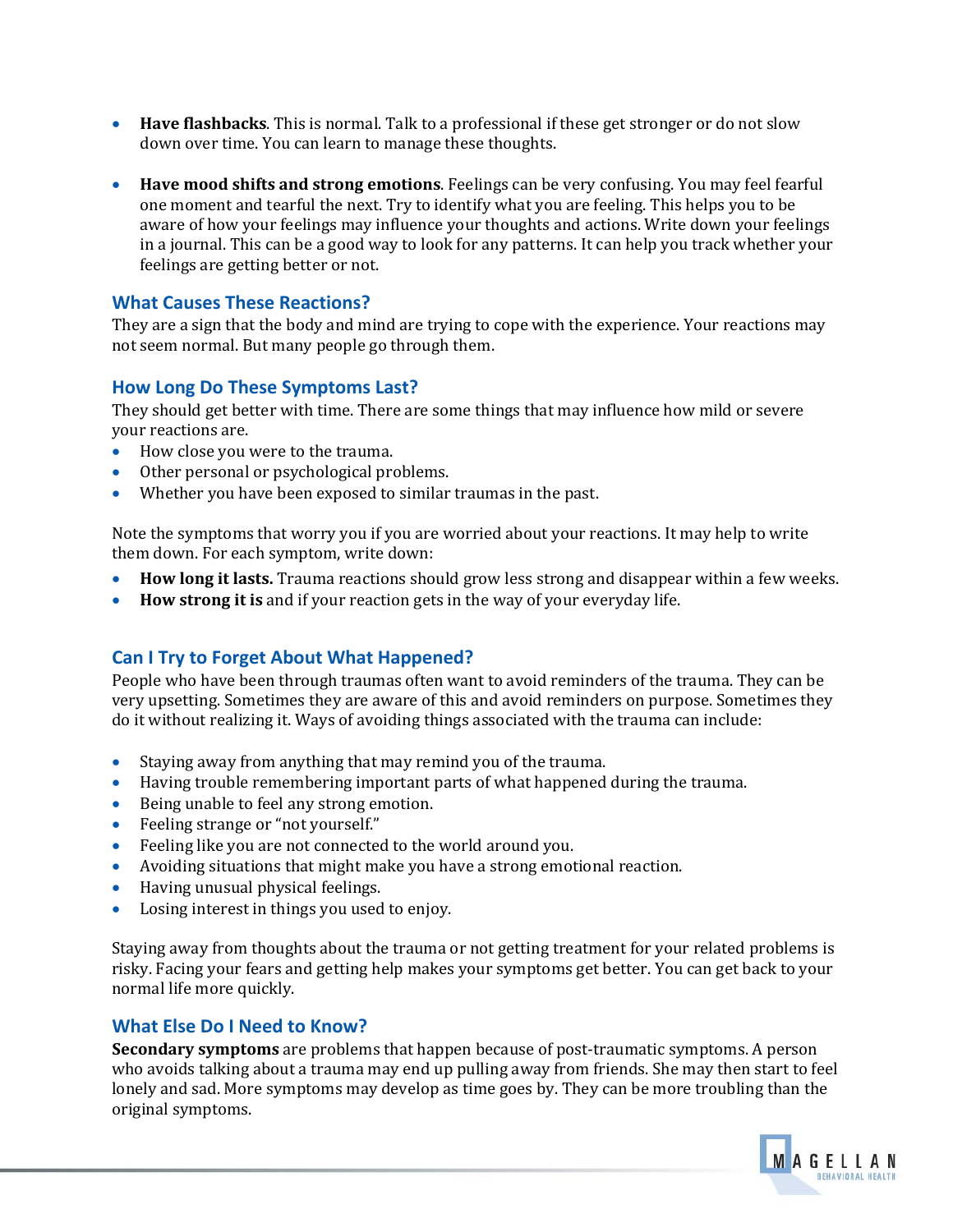**Associated symptoms** are problems that do not come directly from being overcome by fear. They happen because of other things that were going on when the event happened. A person who gets emotionally injured in a car accident might also get physically injured. Then the person may get sad or upset because he cannot work or leave the house.

## **Examples of Symptoms**

**Violent behavior toward the self or others.** This can happen because of anger over not being able to control other symptoms. It could also happen because of the nature of the trauma itself. Angry feelings and violent actions push other people away. This can cause:

- Job problems.
- Relationship problems.
- Loss of friendships.

Find someone you trust to talk about your feelings and get support if:

- You have a quick temper.
- You feel angry much of the time.
- You have thoughts of hurting yourself or someone else.

**Blaming yourself, guilt, and shame.** These can happen when symptoms make it hard to do everyday things. It can also happen when people blame themselves for what happened. This is unfair. It does not consider the other reasons why the events occurred. Blaming yourself causes a lot of grief. It can stop a person from reaching out for help.

**Feeling disconnected from others.** This can happen when a person has a hard time feeling or expressing positive feelings. People can get wrapped up in their problems or feel "numb" after traumas. Then they can stop putting time and energy into their relationships with friends and family. Soon, they feel alone because they have isolated themselves from others.

**Physical complaints.** These can happen because of long periods of feeling anxious. Trauma survivors may also not get medical care because it reminds them of the trauma and causes anxiety. This may lead to poorer health. Unhealthy habits used to cope with this kind of stress can also cause health problems. These habits can include drug or alcohol use.

**Alcohol or drug abuse.** This can happen when a person wants to avoid bad feelings that come with symptoms after a disturbing event. This is a common way to cope. But it leads to more problems. Talk to a medical or mental health professional with experience in substance abuse issues if you find yourself relying on alcohol or drugs to cope.

Symptoms and other related problems may take up most of your attention when you are suffering. But remember that you also have:

- Strengths.
- Interests.
- Commitments.
- Relationships with others.
- Past experiences that were positive.
- Desires.
- Hopes for the future.